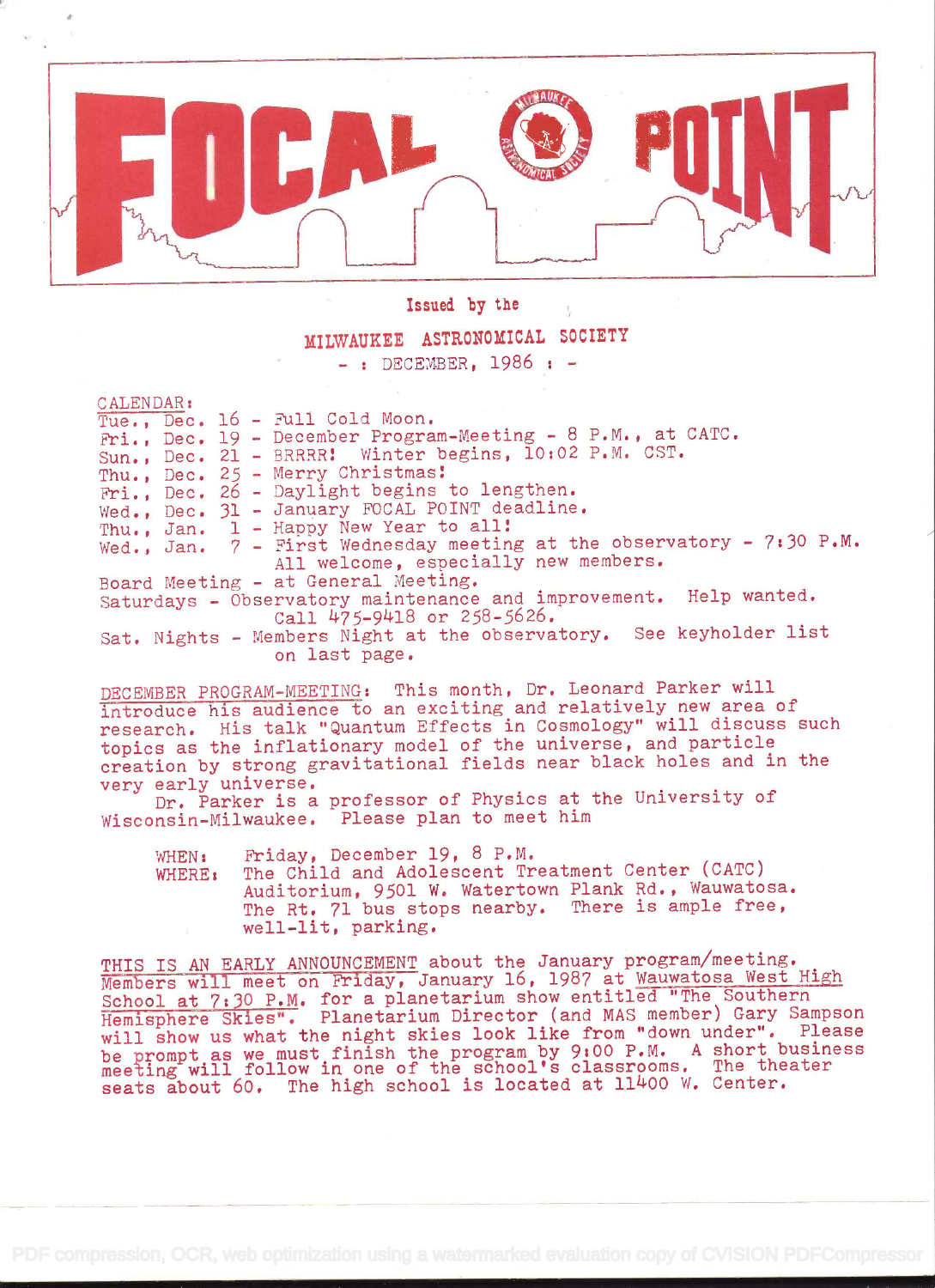THE MAS IS "ON THE MOVE"--Here is something to look forward to after a long Wisconsin winter! An all day spring "field trip" to Chicago's Adler Planetarium is in the planning stages. The trip will take place on a Saturday in March or April in 1987. Most details are pending, but the MAS will charter buses for members and their families to travel as a group to the world famous planetarium, Field Museum of Natural History, Shedd Aquarium, or possibly the Museum of Science and Industry. Possible dates include March 14, 21, or 28 or April 4 and 11. The buses would probably leave from the College Ave. ""Park-Ride" lot on the south side about  $8-8:30$  A.M. and return by  $7-7:30$  P.M. individual fee would be payable in advance for transportation and tickets. About 40 MAS members attending the November meeting expressed interest in participating, so we expect a very good response for the trip. Since time will be limited while we are in Chicago, I would appreciate suggestions from anyone planning to go with us as to which of the three "optional" stops (Field Museum, Aquarium, or Science/ Industry) they would most like to see after the Adler. We should be able to accommodate up to two additional visits for the group as <sup>a</sup> whole. I expect that all plans will be finalized by February 15. Watch future issues of The Focal Point for more information. The field trip will substitute for the March or April meeting at the CATC.

THE NORTH CENTRAL REGION OF THE ASTRONOMICAL LEAGUE (NCRAL), of which the MAS is a member Society, will hold its annual convention on Saturday, April 25. The event is sponsored by the Racine Astronomical Society, and will take place at Case High School (Hwy. 20 on the west side of Racine). The one day meeting involves astronomical paper sessions, displays, and a business meeting. A banquet with a main speaker will be held in the evening at the Sheraton Hotel, next door to the school. The Modine-Benstead Observatory, owned and operated by the RAS, will be open for inspection and viewing on both Friday and Saturday evenings. Registration and information will be available after Jan. 1, 1987 by writing Ms. Elsie Howard, 1505 Windsor Way  $#3$ , Racine 53)4O6, and at the January and February MAS membership meetings.

WOULD YOU LIKE SOME "HANDS ON" EXPERIENCE studying real meteorites? Dan Koehler is planning a Saturday trip this spring to Wm, Rainey Harper College in Palatine, IL, for anyone interested in learning more about the chemistry and minerology of meteorites. We will be instructed by Dr, Paul Sipiera, Director of Meteorite Research at the college. We should be able to handle some of Dr. Sipiera's specimens, examine meteorite "thin sections" through petrographic microscopes, see how these sections are made, and learn some polishing and etching techniques. This is a truly rare opportunity to get close to some real astronomically oriented research. The exact details are under study, and will be announced by March. There is a limit of 10 people, and we already have  $4$  going. Call Dan at  $662-2987$  if you want to be included.

PLANNING TO BUILD OR REBUILD A TELESCOPE? First call Peter Smitka at 546-4546. Pete is planning a telescope making class beginning at the end of January or early February. Emphasis will be on portability, quick set up, and price.

You can either start from scratch or rebuild, redesign, or remodel<br>you have. There will be no charge for the classes. Cost to you what you have. There will be no charge for the classes. will depend upon the scope of your project or materials. There will be a discount on certain supplies.

Call Pete now so he can complete plans for this worthwhile activity.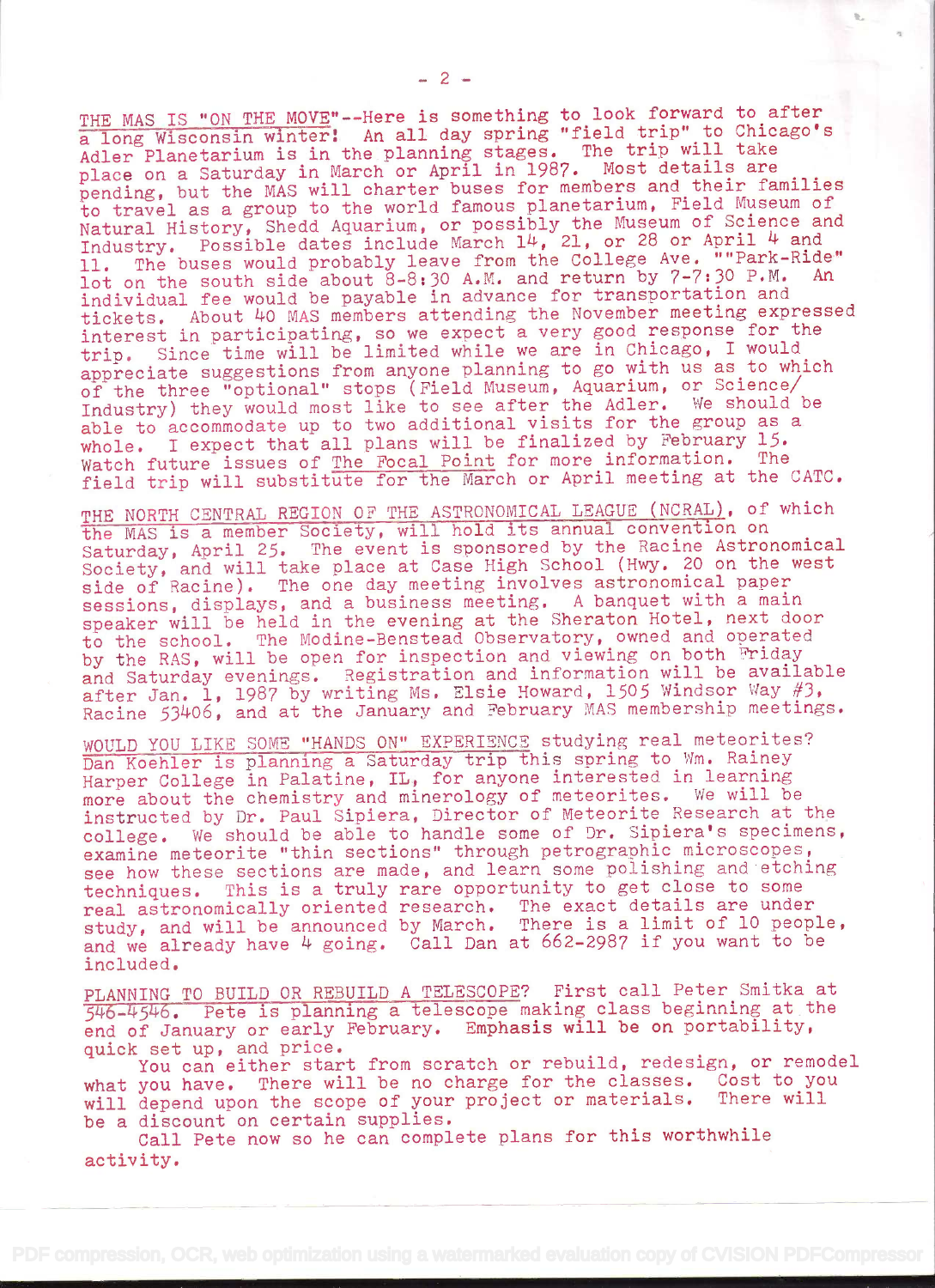AN INVITATION! Sr. Josanna Wilson invites MAS members to attend a Physics Club meeting in the Olsen Planetarium at the UWM Physics Bldg. Dr. John Harmon will talk about planetarium use.

The date is Monday, Dec. 15, the time, 8 P.M. The Physics Bldg. is located at the Corner of Kenwood and Cramer.

A TREAT FOR EVERYONE! Watch Mars draw closer to Jupiter until the red planet passes the yellowish giant within a moon diameter (half <sup>a</sup> degree). The closest approach will be on the 18th. Look southeast in the early evening. No instruments needed.

NEW MEMBER Dennis Schulkers of Franklin will be introduced at the December meeting.

ASTROFEST 1986 ADDENDUM: Last month's FOCAL POINT failed to mention that MAS member Harvey Herman received one of three awards presented for achievement in astrophotography at Astrofest '86. Harvey displayed a black-and-white enlargement of the prominent lunar crater Clavius, which he took from his Mequon home. The picture won the best of show in the category of lunar and planetary photographs.

ED HALBACH, one of the original founders of the MAS in 1933, stopped in at the November meeting and exchanged pleasantries. He is as busy as ever. His only comolaint is he can't find

enough time to get everything done,

Ed is as enthused about astronomy now as the first day he looked up at the sky, judging from his plans, thousands of personal observations of variables, and his love for astronomy.

LIBRARIAN NAMED--MAS historian Sally Waraczynski was named to the additional post of observatory librarian in November, replacing John Wiesen who left Milwaukee in July. Sally will he assisted by June Regis, a recent new member in establishing a modern facility on the first floor of the 26-inch telescope building. Sally would appreciate member suggestions concerning new titles or other materials they would like to see on the library shelves. Once it is placed in operation (most likely in the second half of 1987), nearly all the library's materials will be available for short-term loan to members.

WHAT'S A LIBRARY WITHOUT BOOKS?--Most of the current titles found in the MAS Library are dated, and some are downright useless!! While Sally and June will "restock" it with new selections from "The Astronomy Book Club" and other sources, you can help too!! If you love astronomy, as all of us do, consider donating a book, pamphlet, article, paper, or any other useful astronomical items (charts, posters, globes, etc.) to our new library! Have you seen a good article concerning astronomy in a science or news magazine lately article concerning astronomy in a science or news magazine lately<br>(other than in Sky and Telescope or Astronomy)? If so, send it on to (other than in SAy and release of  $\frac{1}{100}$  for inclusion in the Sally Waraczynski  $(3725 \text{ S. } 71 \text{ st. } \text{Milw. } 53220)$  for inclusion in the library's new "vertical files" department. Many articles appear in Time, Newsweek, Scientific American, Science News, and others, which we may not all see or read. Members who donate any of these items will be helping to build a great storehouse of information for the benefit of everyone in the Society! Donations could also be made in memory of a friend or relative who loved astronomy.